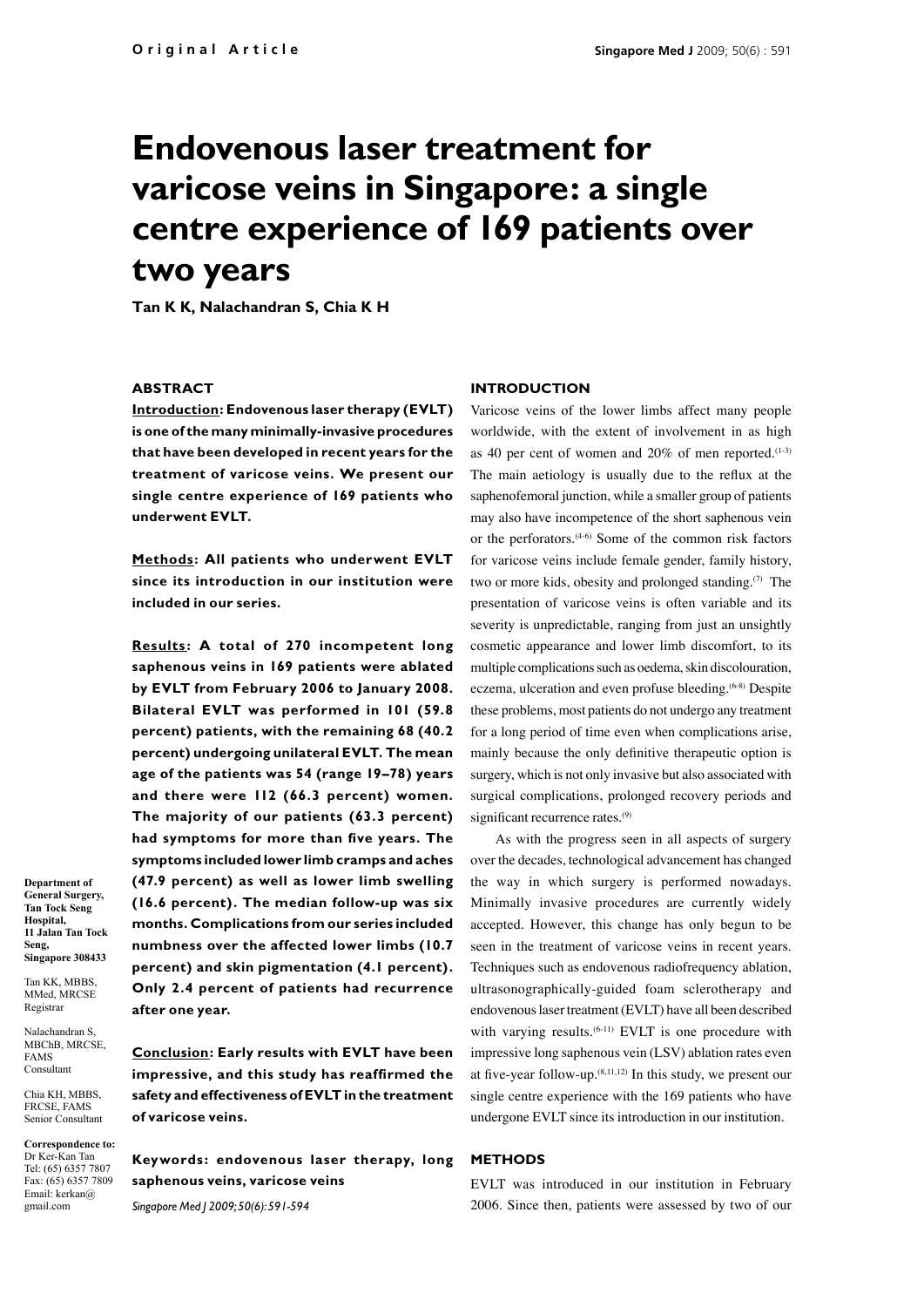| Characteristics                          | No. (%) of |
|------------------------------------------|------------|
|                                          | patients   |
| Total no. of patients                    | 169        |
| Unilateral limbs                         | 68 (40.2)  |
| <b>Bilateral limbs</b>                   | 101 (59.8) |
| Total no. of limbs                       | 270        |
| Patients operated on in the first year   | 68 (40.2)  |
| Unilateral EVLT                          | 35(51.5)   |
| <b>Bilateral EVLT</b>                    | 33 (48.5)  |
| Patients operated on in the second year  | 101 (59.8) |
| Unilateral EVLT                          | 33 (32.7)  |
| <b>Bilateral EVLT</b>                    | 68 (67.3)  |
| Age (range) (years)                      | 54 (19-78) |
| Gender                                   |            |
| Female                                   | 112(66.3)  |
| Male                                     | 57 (33.7)  |
| Racial distribution                      |            |
| Chinese                                  | 126 (74.6) |
| Malay                                    | 13 (7.7)   |
| Indian                                   | 19(11.2)   |
| Others                                   | 11(6.5)    |
| Median (range) follow-up (months)        | $6(0-16)$  |
| Premorbid conditions                     |            |
| Hypertension                             | 33 (19.5)  |
| Diabetes mellitus                        | 8(4.7)     |
| Ischaemic heart disease                  | 3(1.8)     |
| <b>Risk factors</b>                      |            |
| Occupations requiring prolonged standing | 56 (33.1)  |
| More than one child $(n = 112$ women)    | 60 (53.6)  |

**Table I. Characteristics of all patients who underwent EVLT.** 

consultant vascular surgeons on the suitability for EVLT to be performed for the treatment of varicose veins. After a thorough history was obtained and a complete physical examination, patients were scheduled for duplex scanning of their affected lower limbs on the presence and severity of the varicose veins. All duplex scans were performed by our trained vascular technologists using an ATL HDI 5000 ultrasound machine (ATL Ultrasound, Bothell, WA, USA). Duplex scanning was performed to document the patency of the deep veins and to evaluate the extent and severity of the reflux in the superficial venous system (LSV, short saphenous vein and perforators) with patients in the standing position. Venous reflux was defined as a reverse flow of more than 0.5 seconds, while perforators were considered incompetent if the diameter was 4 mm or more and/or had an outward directional flow exceeding 0.5 seconds.<sup>(13)</sup> Patients were excluded if there was evidence of deep venous thrombosis (DVT), superficial thrombophlebitis, non-healing ulcers, non-palpable pedal pulses or if they were unfit for general anaesthesia.

EVLT may be performed on either one or both lower limbs after a thorough re-evaluation and upon obtaining informed consent from the patient. All EVLT procedures

**Table II. Duration and types of symptoms of all patients.**

| Symptom                       | No. (%) of patients |
|-------------------------------|---------------------|
| Duration (years)              |                     |
| < 1                           | 7(4.1)              |
| $I - 5$                       | 55 (32.5)           |
| > 5                           | 107(63.3)           |
| Type                          |                     |
| Cramping and aching sensation | 81 (47.9)           |
| Swelling                      | 28 (16.6)           |
| Skin pigmentation             | 38 (22.5)           |
| Venous ulcer                  | 19(11.2)            |
| Previous bleeding episode(s)  | 6(3.6)              |
| Cosmetic complaints           | 52 (30.8)           |

with or without ligations of the perforators were performed under general anaesthesia in the operating theatre by either of our two consultant vascular surgeons using the Dornier Medilas D FlexiPulse 940-nm diode laser (Dornier MedTech GmbH, Wessling, Germany). Preoperatively, the LSV and the perforators were identified and the findings correlated to the Duplex scans performed earlier. Patients were often discharged the same day of the surgery or stayed overnight for further observation in our ambulatory surgery 23-hour ward and discharged the next day.

### **Results**

A total of 270 incompetent LSVs in 169 patients were ablated by EVLT from February 2006 to January 2008. Bilateral EVLT was performed in 101 (59.8%) patients, while the remaining 68 (40.2%) underwent unilateral EVLT. More patients also underwent EVLT during the second year of its introduction (101 vs. 68). The mean age of the patients was 54 (range 19–78) years, and there were 112 (66.3%) women and 57 (33.7%) men. The median follow-up for all these patients was six (range 0–16) months, with 13 (7.7%) patients defaulting on follow-up immediately after the surgery. In addition, 56 (33.1%) patients had an occupation that required prolonged standing of more than eight hours, such as a sales assistant or waiter. Out of the 112 women, more than half (53.6%) had two or more children. Some of the associated premorbid conditions in our patients included hypertension (19.5%), diabetes mellitus (4.7%) and ischaemic heart disease (1.8%) (Table I).

The majority of our patients (63.3%) endured symptoms for more than five years before seeking surgical treatment (Table II). The most common symptom was a cramping and aching sensation in the lower limbs in 81 (47.9%) patients. Other symptoms included lower limb swelling in 16.6% patients, skin pigmentation in 22.5%, previous venous ulcers in 11.2%, and bleeding episodes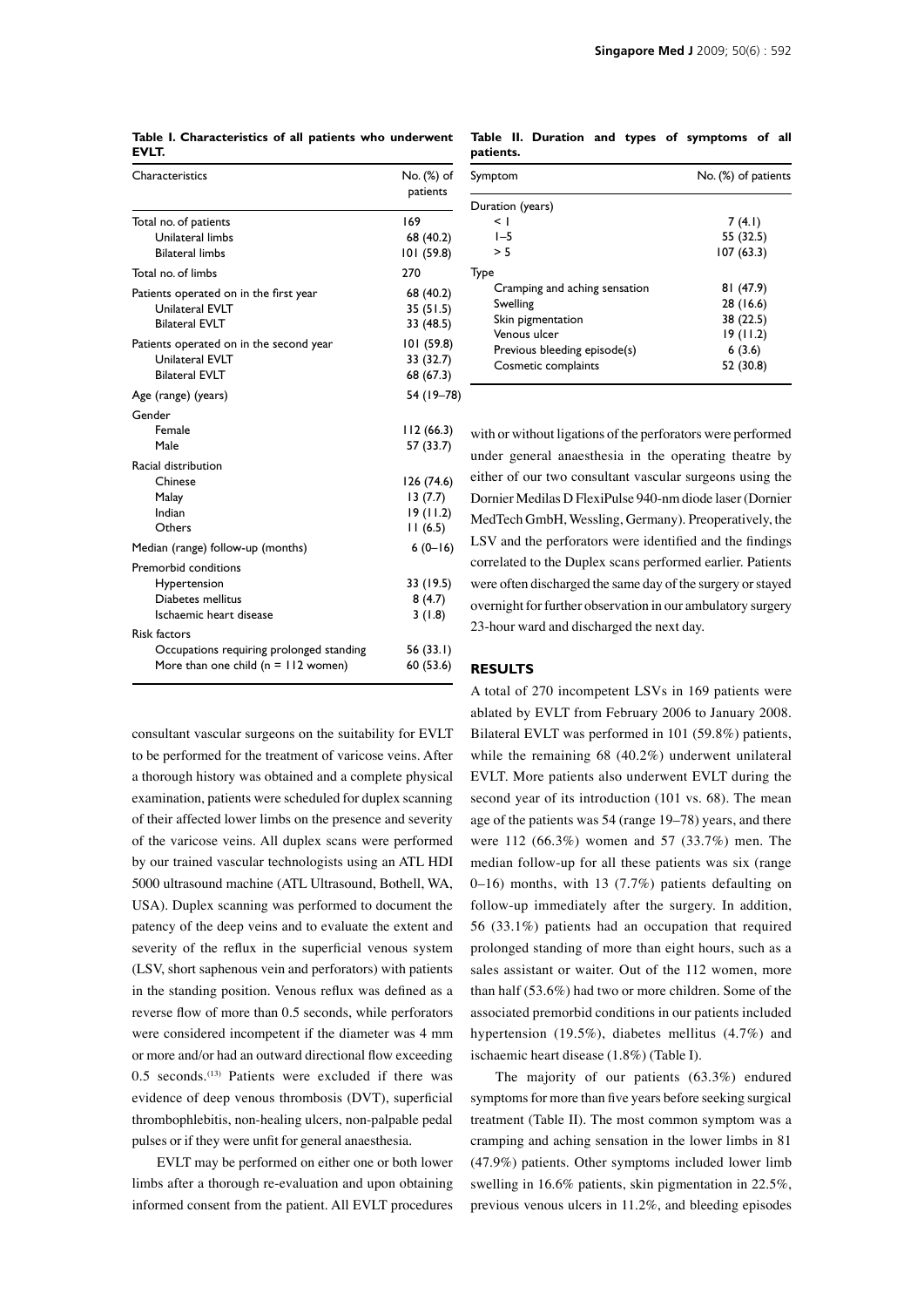| Complications              | No. (%) of patients |
|----------------------------|---------------------|
| Hypoaesthesia              | 18(10.7)            |
| Pigmentation               | 7(4.1)              |
| Swelling and induration    | 6(3.6)              |
| Erythema                   | 2(1.2)              |
| <b>Bruising</b>            | 2(1.2)              |
| Recurrence within one year | 4(2.4)              |

from the varicose veins in 3.6% patients. A significant proportion of our patients (30.8%) opted for the surgery due to cosmetic reasons. There was no mortality in our series. During follow-up, all patients had resolution of their varicosities and improvement in their symptoms postoperatively. However, some complications of EVLT experienced by our patients included hypoaesthesia over the affected lower limbs in 10.7% patients, swelling and induration in 3.6%, skin pigmentation in 4.1%, erythema in 1.2% and bruising in 1.2% patients. During followup, 2.4% patients complained of a recurrence of their varicosities (Table III) at the end of one year post-surgery.

### **Discussion**

Chronic venous insufficiency and varicose veins affect a significant proportion of any population.<sup>(1-3)</sup> Even though it rarely results in any mortality, it often has a detrimental effect on the quality of life of these patients. The typical symptoms include significant pain, cramps and skin pigmentation.<sup>(6-8)</sup> Apart from these symptoms, many patients worldwide opt for the procedure for cosmetic reasons, as evidenced by 30% of the patients in our series. Patients often delay seeking treatment of their varicose veins as the effective treatment for varicose veins is either surgery, which is associated with several complications, or conservative measures where compliance is difficult.(9,11,14) As a result, many patients only present to the vascular surgeons after suffering from these symptoms for many years, as exemplified by two-thirds of our patients.

The classic treatment for varicose veins has been high ligation and LSV stripping; although associated with an excellent early outcome, long-term results of 20%–40% recurrence rates have been reported.(15-17) However, technological advancements have allowed minimally invasive procedures to be introduced for the treatment of varicose veins. Across the various methods, the principal aims of treatment are to eliminate the LSV reflux and to improve the symptoms. EVLT is one such procedure with impressive LSV ablation rates at five-year followup.(8,11,12) This procedure consists of the introduction of a percutaneous transvenous catheter-guided laser fibre and

the transmission of laser energy through this fibre. The process is carried out under direct visualisation, made possible by the red aiming beam light of the laser tip from just beneath the skin. This causes a thrombotic occlusion of the laser-treated veins by causing endothelial cell damage, and all of these contribute to procedural ease and safety, improved effectiveness and minimal surgical scarring.

Successful occlusions of the LSV at a rate of over 90% immediately after EVLT were reported.(8,18,19) Our recurrence rate of 2.3% with a median follow-up of six months is comparable to many other series.<sup>(19-21)</sup> Some reports have also described a recurrence rate of less than 5% after two years follow-up following EVLT.<sup>(8,21)</sup> To our knowledge, there are no published reports describing long-term follow-up results due to the recent introduction and adoption of EVLT in the treatment of varicose veins. Recent studies have reported improved quality of life in the early postoperative period and a decreased length of stay, which have allowed patients to have an earlier return to their normal lifestyle and activities.(22-24) Postoperative morbidity and complications have also been described to be less frequent compared to those after stripping.

Serious complications following EVLT are uncommon.(11) DVT is rare, with a reported incidence of less than 8%.(25,26) No one in our series had DVT. However, a proportion of our patients did have several complications. The most common complication was numbness in 18 patients, followed by pigmentation in seven, and swelling and induration in six. Hypoaesthesia is not rare after EVLT, but this impairment is usually self-limited and often improves within months.<sup>(27,28)</sup> Hyperpigmentation along the course of the treated vein can also be seen at times, especially if the vein is above the fascial level and in thin individuals, but this complication also gradually fades over time.(11,28) Many studies have also described the incidence of swelling, bruising and discomfort following EVLT; these are also often self-limited.(11,28)

Several drawbacks of our series include the fact that no repeated duplex scans were performed postoperatively to accurately depict the ablation of the LSV or to identify recurrence, although a thorough physical examination was performed for each patient during their follow-up. In addition, we did not determine if EVLT brought about an improved quality of life as compared to conventional surgery. We are hoping to address these issues through a randomised controlled trial that is ongoing in our institution, comparing the outcome and quality of life between EVLT and conventional surgical ligation and stripping. In conclusion, early results with EVLT have been impressive, and this study confirms the safety and effectiveness of EVLT in the treatment of varicose veins.